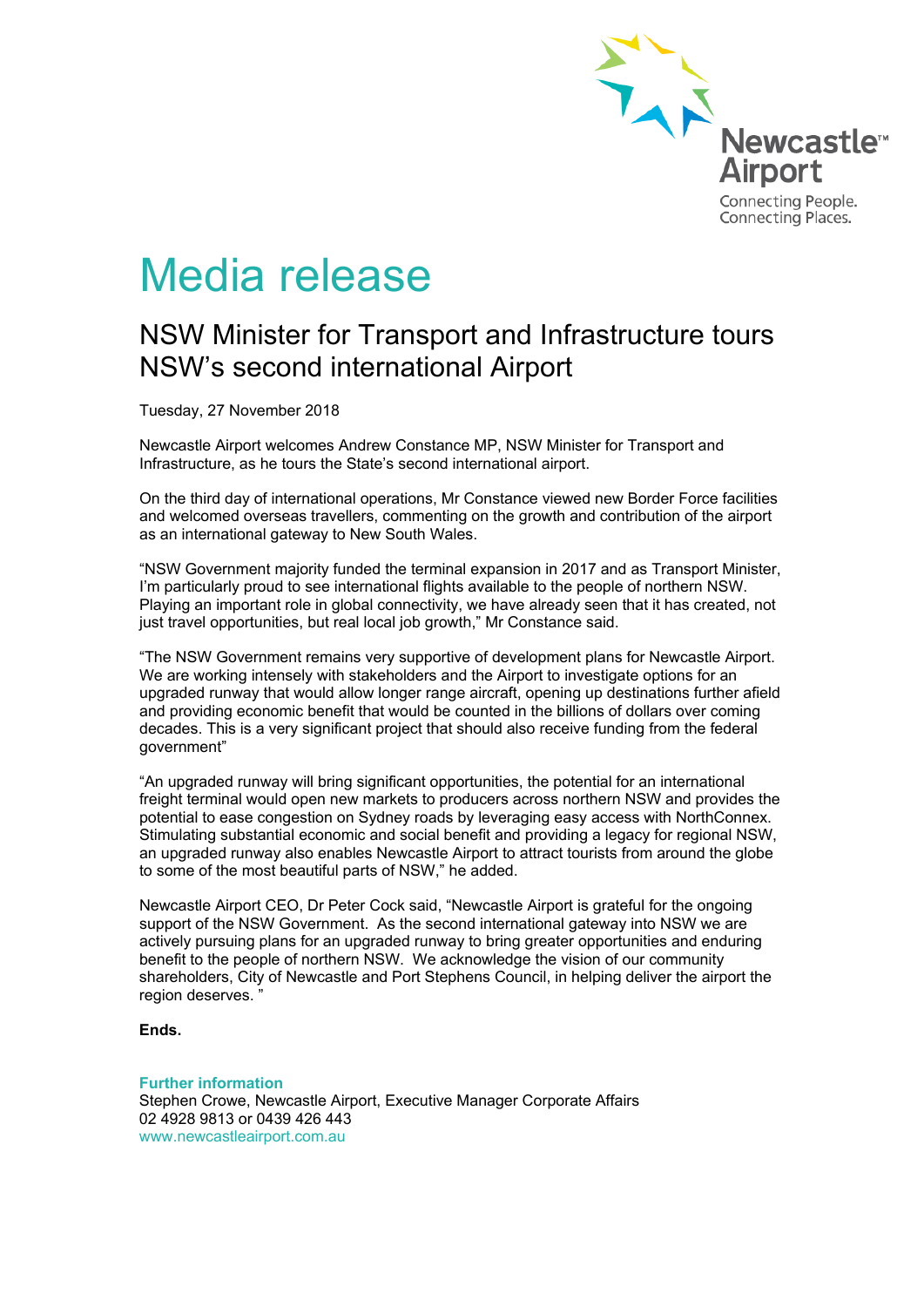

### Notes for the Editor:

Newcastle Airport<https://www.newcastleairport.com.au/>

Newcastle Airport Facebook Page: <https://www.facebook.com/ntlairport/>

Newcastle Airport Twitter Feed:<https://twitter.com/NTLairport>

Newcastle Airport Master Plan:<https://www.newcastleairport.com.au/corporate/about/masterplan>

Astra Aerolab<https://astraaerolab.com.au/>

#### **About Newcastle Airport**

- > Named 'Major Airport of the Year' at the 2018 Australian Airports Association Industry Awards.
- > Newcastle Airport is the second international gateway into New South Wales and the second busiest airport in the state.
- > Serviced by Jetstar, Virgin Australia, QantasLink, Regional Express, and FlyPelican to nine direct domestic destinations and onward to more than 65 worldwide destinations.
- > Direct international flights to Auckland New Zealand will operate 22 November 2018 17 February 2019. Operated by Virgin Australia, the 13-week seasonal service is the first international route in 16 years.
- > In March 2018, a direct service to Adelaide commenced operated by FlyPelican. Adelaide represents the first new major city route since the introduction of Gold coast in 2004.
- > FY17/18 passenger results saw Newcastle Airport break its all-time FY record with 1,272,634 travellers passing through the terminal.
- > The record throughput is a result of 25-month consecutive year-on-year monthly passenger growth recorded up until December 2017.
- > A record-breaking 4,823 passengers travelled through Newcastle Airport on Thursday 24 November (the day before Newcastle Supercars). The same weekend (Thurs-Mon), saw more than 21,000 through the Airport.
- > In February 2018, Newcastle Airport welcomed its 17 millionth passenger through the terminal since 1995. 2018 will see the 18 millionth passenger.
- > Newcastle Airport is the gateway to Australia's largest regional economy, with more than \$43 billion annual output and 48,500 businesses.
- > A significant economic driver, Newcastle Airport contributes more than \$1.1 billion to the state's economy each year. Of this, \$300 million is direct to the visitor economy, supporting 3,300 jobs.
- > Newcastle Airport is internationally ready, the international arrivals and departures fit-out completed in August 2017.
- $>$  In its 70<sup>th</sup> anniversary year, Newcastle Airport continues to work with its airline partners to increase the number of flights to our current destinations, to add direct flights to even more destinations, and to work tirelessly to secure more international destinations.
- > The more people that choose to fly from Newcastle Airport will provide evidence to the airlines that the demand truly exists and that our region deserves more.